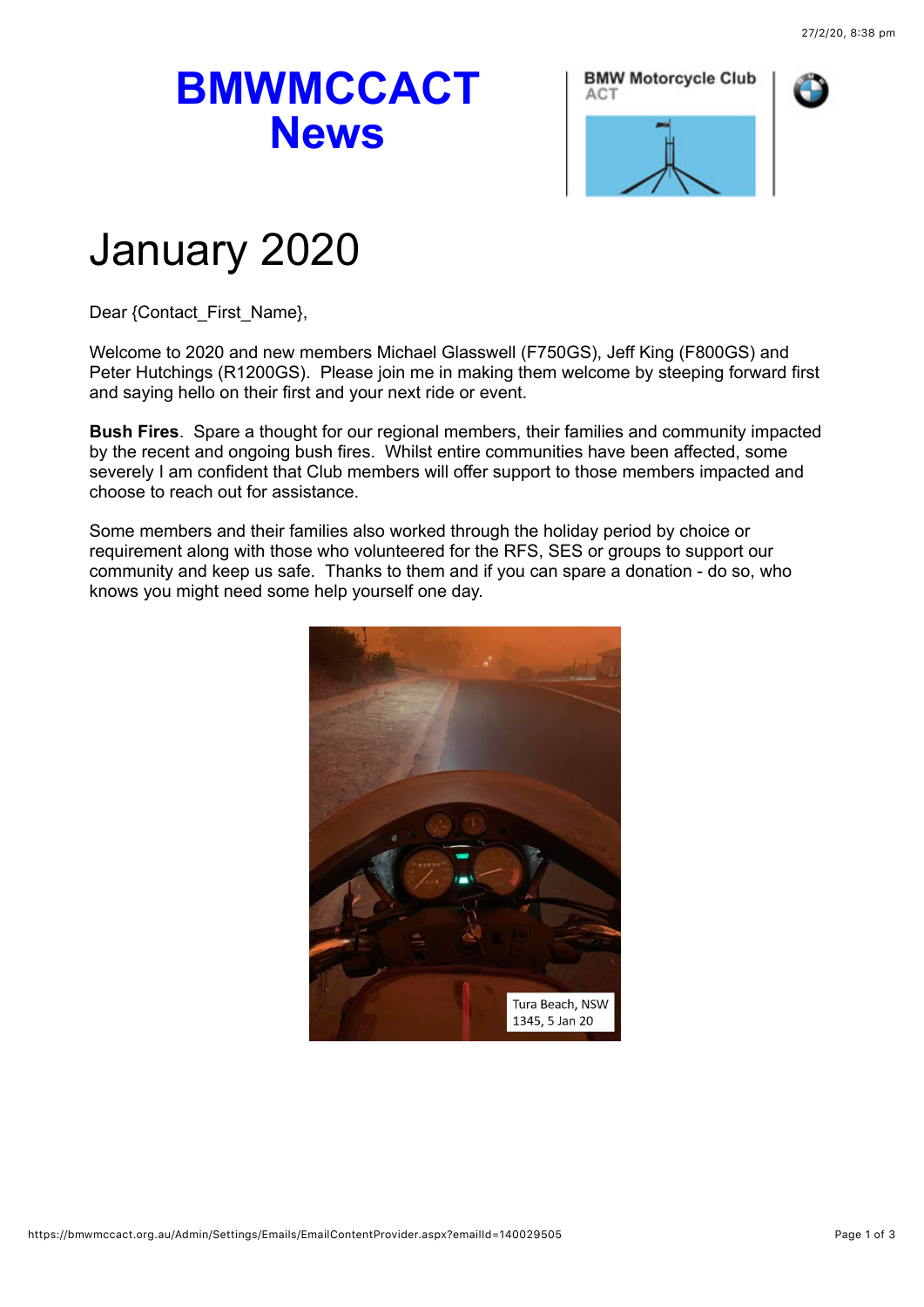**Membership Renewal** falls due 28 February 2020. I mention this here as you will be getting your invitation to renew in early February and before the next 'News'. I invite and encourage each of us to renew and continue your membership, in what I believe to be one of the most active BMW Clubs.

Are you a new member and joined in the last 3 months? Then your membership is automatically rolled over free to 28 February 2021, what a great Club! So no further action required by you other than getting along to some of your Clubs events.

A Joint+ member - those that both members get Club emails? Then the primary member must remain a financial member of the Club. Yes, the Membership Sec and Treasurer check when we validate the 2020 club membership. Want to be a Joint+ member? Then send an email with your partners name and email address to [membership@bmwmccact.org.au](mailto:membership@bmwmccact.org.au) (this is an Admin function so that you do not get charged twice for the same membership).

Finally, you will get a number of emails - including one notifying you that your membership has been cancelled in early March. The sooner you renew the sooner they stop :). If paying by EFT do not forget to put some details like the invoice number and/or your surname (or as much as will fit) in the comment box to help the Treasurer work out who has paid what.

A note on payments. The Club prefers EFT, gets charged \$3 to bank a cheque (but if that's your thing, okay) and don't ever send cash through the mail. As for the mate you gave cash to pass on to the Treasurer at their next Club event, your mate usually forgets and paying after the f/y at the AGM doesn't do the Treasurer or Membership Secretary any favours because your membership will have been automatically suspended by then.

The **Club 2020 AGM** follows the end of Club financial year. The Committee stands down and AGM provides you the opportunity to nominate and if lucky (oops) be democratically elected to the Committee and take the Club forward through 2020. Have some ideas, don't like what or where the Club has been or going, then here's your chance to contribute and ride the Club agenda and organisation. Look out for the AGM notice, ask a committee member whats involved and have a go.

**[What's On](https://bmwmccact.org.au/page-1419638)** has the most up to date information. Register and you will get automated email reminders and if made, changes to the event. The January Club Meeting and Ride to Bowning had a change in location following real time review of conditions preceding and on the day.. Some registrants cancelled before or on the day, others came from afar to show off their new R1250GS and a cadre rode as it was a Club meeting. The smoke wasn't that bad and better than Canberra later in the day. Whilst the Club What's On calendar runs out through to 2022 take a look at the [BMWMCCACT Club ride to the National Motorrad Rally \(Club Event\)](https://bmwmccact.org.au/event-3685244) in Stanthorpe QLD.